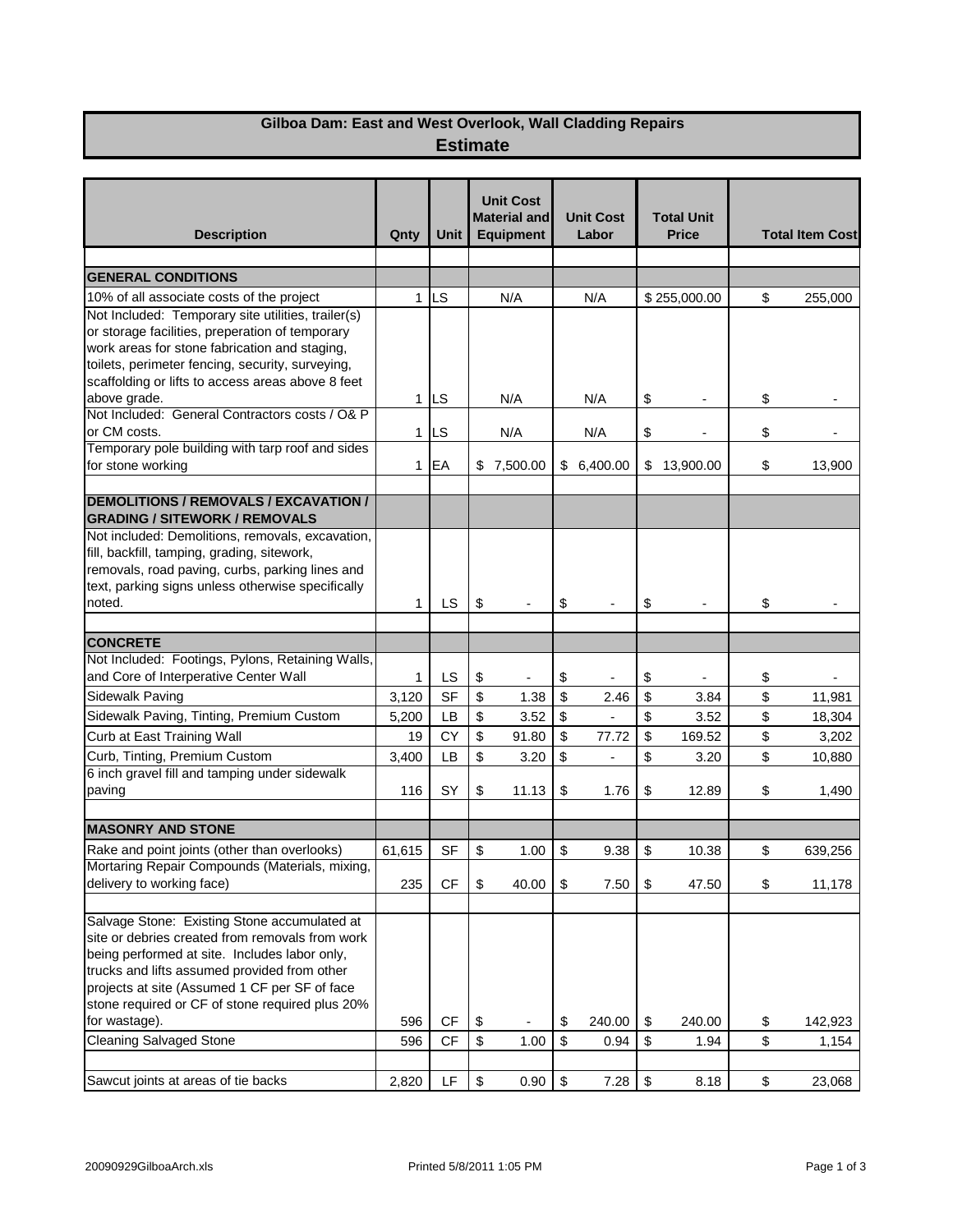| Sawcut joints at areas of tie backs Min Setup                         |       |           |          |          |              |                |                 |
|-----------------------------------------------------------------------|-------|-----------|----------|----------|--------------|----------------|-----------------|
| Per Location and Allowance for short irregular                        |       |           |          |          |              |                |                 |
| cuts, working on scaffolding and other site                           |       |           |          |          |              |                |                 |
| conditions                                                            | 47    | EA        | \$       |          | \$<br>300.00 | \$<br>300.00   | \$<br>14,100    |
| Demolish with hand power tools, stone blocks to                       |       |           |          |          |              |                |                 |
| facilitate removal of adjacent blocks.                                | 141   | CF        | \$       | 2.00     | \$<br>45.00  | \$<br>47.00    | \$<br>6,627     |
| Cut and remove min. 4 inch thick stone facing                         |       |           |          |          |              |                |                 |
| from in situ blocks                                                   | 1,175 | <b>SF</b> | \$       | 2.00     | \$<br>45.00  | \$<br>47.00    | \$<br>55,225    |
| Face Stone 4 inch thick at tie back caps                              | 1,175 | <b>SF</b> | \$       | 14.01    | \$<br>26.62  | \$<br>40.63    | \$<br>47,745    |
| Mortaring Repair Compounds (Materials, mixing,                        |       |           |          |          |              |                |                 |
| delivery to working face)                                             | 212   | <b>CF</b> | \$       | 40.00    | \$<br>7.50   | \$<br>47.50    | \$<br>10,072    |
| Stone pins and anchors                                                | 588   | EA        | \$       | 8.50     | \$<br>7.50   | \$<br>16.00    | \$<br>9,400     |
|                                                                       |       |           |          |          |              |                |                 |
| Face Stone 4 inch thick at existing wall areas                        |       |           |          |          |              |                |                 |
| (other than overlooks)                                                | 9,940 | <b>SF</b> | \$       | 14.01    | \$<br>26.62  | \$<br>40.63    | \$<br>403,902   |
| Mortaring Repair Compounds (Materials, mixing,                        |       |           |          |          |              |                |                 |
| delivery to working face)                                             | 1,794 | <b>CF</b> | \$       | 40.00    | \$<br>7.50   | \$<br>47.50    | \$<br>85,208    |
| Stone pins and anchors                                                | 4,970 | EA        | \$       | 8.50     | \$<br>7.50   | \$<br>16.00    | \$<br>79,520    |
|                                                                       |       |           |          |          |              |                |                 |
| Overlooks                                                             |       |           |          |          |              |                |                 |
| Coping Stone, 8 inch thick, 1'2" wide                                 | 470   | LF        | \$       | 208.62   | \$<br>103.60 | \$<br>312.22   | \$<br>146,745   |
| Face Stone 4 inch thick                                               | 700   | <b>SF</b> | \$       | 14.01    | \$<br>26.62  | \$<br>40.63    | \$<br>28,444    |
| Face Stone 18 inch thick                                              |       |           |          |          |              |                |                 |
| Stone blocks approximately 18 inches square,                          | 1,050 | <b>SF</b> | \$       | 51.53    | \$<br>66.84  | \$<br>118.37   | \$<br>124,289   |
| sizes to vary from plus or minus 50%                                  | 64    | CF        | \$       | 45.86    | \$<br>59.48  | \$<br>105.34   | \$<br>6,742     |
| Mortaring Repair Compounds (Materials, mixing,                        |       |           |          |          |              |                |                 |
| delivery to working face)                                             | 541   | CF        | \$       | 40.00    | \$<br>15.00  | \$<br>55.00    | \$<br>29,741    |
| Stone pins and anchors                                                | 1,150 | EA        | \$       | 8.50     | \$<br>7.50   | \$<br>16.00    | \$<br>18,400    |
|                                                                       |       |           |          |          |              |                |                 |
| CMU app. 8 x 16 x 14 wide                                             | 2,025 | <b>SF</b> | \$       | 9.53     | \$<br>8.48   | \$<br>18.01    | \$<br>36,470    |
| CMU Face Brick app. 8 x 16                                            | 1,040 | <b>SF</b> | \$       | 0.68     | \$<br>3.84   | \$<br>4.52     | \$<br>4,701     |
| Rebar each core                                                       | 2,047 | LB        | \$       | 0.80     | \$<br>2.44   | \$<br>3.24     | \$<br>6,632     |
| Grout solid all CMU masonry, insert continuous                        |       |           |          |          |              |                |                 |
| #4 rebar in each cell.                                                | 56    | <b>CY</b> | \$       | 91.80    | \$<br>77.72  | \$<br>169.52   | \$<br>9,493     |
|                                                                       |       |           |          |          |              |                |                 |
| <b>Crushed Bluestone</b>                                              | 256   | <b>SF</b> | \$       | 1.10     | \$<br>2.81   | \$<br>3.91     | \$<br>1,000     |
| Landscape fabric under crushed bluestone                              | 768   | <b>SF</b> | \$       | 1.00     | \$<br>1.00   | \$<br>2.00     | \$<br>1,536     |
| SS Cap along wall at lifting points                                   |       | LF        |          |          |              |                |                 |
|                                                                       | 65    |           | \$       | 7.50     | \$<br>10.00  | \$<br>17.50    | \$<br>1,138     |
| SS Cap at Interperative Center Wall                                   | 32    | LF        | \$       | 6.50     | \$<br>10.00  | \$<br>16.50    | \$<br>528       |
| Base Flashing in wall app. 12 inch wide                               | 140   | LF        | \$       | 10.00    | \$<br>10.00  | \$<br>20.00    | \$<br>2,800     |
| Salvage, remove, restore, and reset historic<br>plaques, app. 3' x 2' | 4     | EA        |          | 300.00   | 900.00       | 1,200.00       | \$<br>4,800     |
|                                                                       |       |           | \$<br>\$ |          | \$           | \$             |                 |
| Eye bolts at lifting points                                           | 24    | EA        |          | 25.00    | \$<br>12.50  | \$<br>37.50    | \$<br>900       |
| <b>Trash Receptacle</b>                                               | 1     | EA        | \$       | 1,250.00 | \$<br>360.00 | \$<br>1,610.00 | \$<br>1,610     |
| SS Lettering app 18" high set on pins                                 | 9     | EA        | \$       | 95.00    | \$<br>75.00  | \$<br>170.00   | \$<br>1,530     |
| Caulking at SS caps                                                   | 194   | LF        | \$       | 1.00     | \$<br>1.00   | \$<br>2.00     | \$<br>388       |
|                                                                       |       |           |          |          |              |                |                 |
| <b>Total Architecturals</b>                                           |       |           |          |          |              |                | \$<br>2,272,019 |
|                                                                       |       |           |          |          |              |                |                 |
| <b>METALS</b><br>Not Included: Footings, Pylons, Retaining Walls,     |       |           |          |          |              |                |                 |
| or Crane for unloading or placement of steel                          |       |           |          |          |              |                |                 |
| structure and fabrications.                                           | NA    | <b>NA</b> |          | NA       | <b>NA</b>    | NA             | <b>NA</b>       |
|                                                                       |       |           |          |          |              |                |                 |